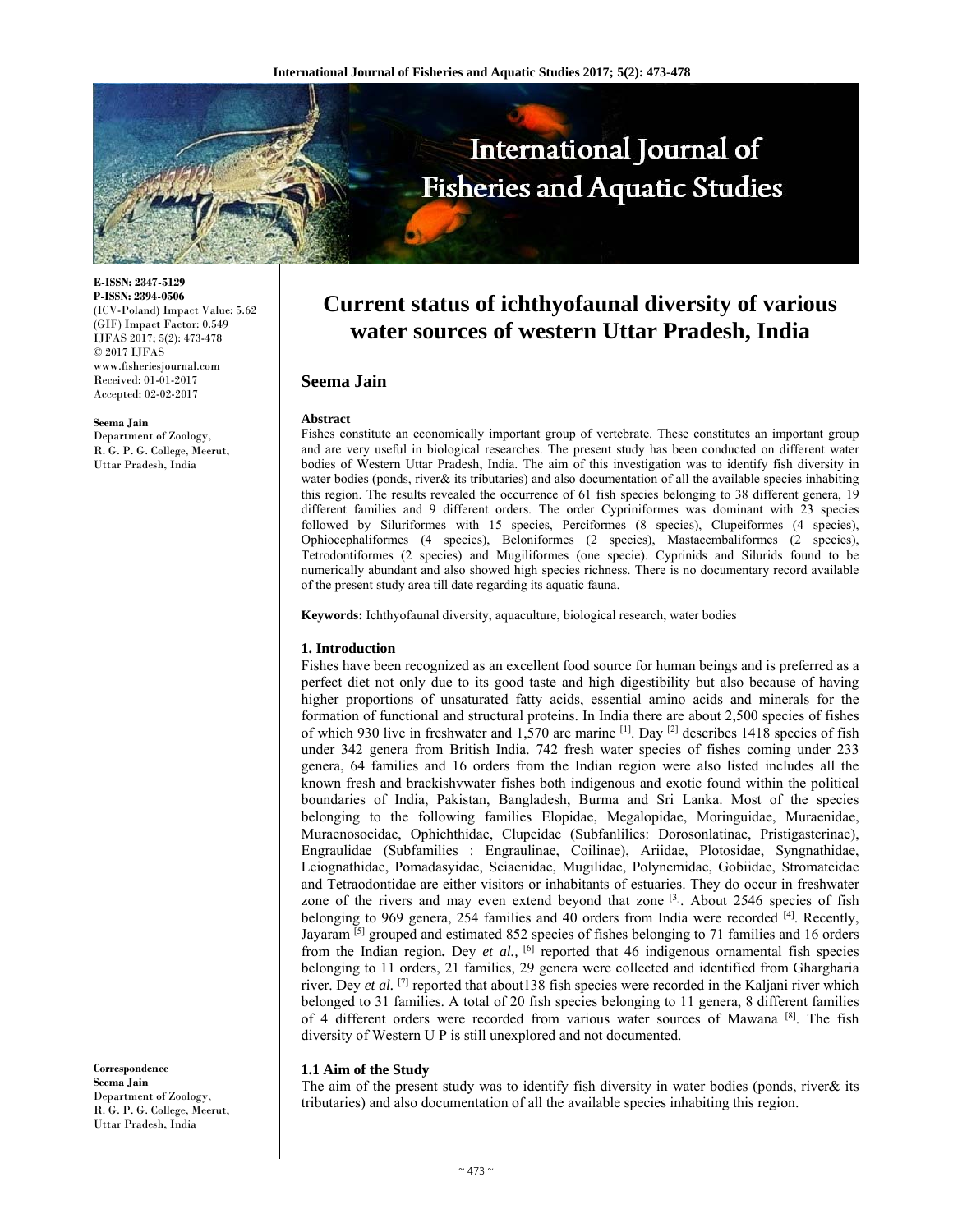### **2. Materials and Methods**

The present study was conducted for collection and identification of the fish species in Western Uttar Pradesh, India on alternate days in alternate water bodies, covering all the four seasons– winter, summer, spring, autumn, in following steps-

# **2.1 Survey of the Western Uttar Pradesh**

Various areas of Uttar Pradesh (27° 40' N , 80° 00' E) were surveyed before starting the investigation. Western Uttar Pradesh, is a region in India that comprises the western districts of Uttar Pradesh state. On the bases of survey few water bodies of Western Uttar Pradesh were selected for sample collection. Map of the study area is shown in Figure (Figure 1).



Fig 1: (A) Location of U. P in India <sup>[9]</sup> and (B) Map of the U. P

Western U.P. carries a geographical area of 82.192% sq. km which Western Uttar Pradesh includes nearly 26 districts in six divisions

- 1. Meerut division
- 2. Saharanpur division
- 3. Moradabad division
- 4. Bareilly division
- 5. Agra division
- 6. Aligarh division

### **2.2 Districts**

Meerut, Bulandshahr, GautamBuddhaNagar, Ghaziabad, Hap ur, Baghpat, Saharanpur, Muzaffarnagar, Shamli, Moradabad, Bijnor, Rampur, Amroha,Sambhal, Bareilly, Badaun, Pilibhit, Shahjahanpur, Agra, Firozabad, Mainpuri, Mathura, Aligarh, Etah, Hathras, Kasganj and Baghpat

## **2.3 Selection of the sites**

The selected water bodies include ponds, lakes, rivers (Ganga River, Ram Ganga).

#### **2.4 Sample Collection and Preservation**

Samples were collected and identified at species level. Fishes were collected from the water bodies with the help of local fishermen using different types of nets, viz., gill nets, cast nets and drag nets. Fishes were captured during the study and some of them (living fish) were released in the pond/ river/ lake. Identification of large fishes was done in the field itself. Fish samples were collected from various sampling sites and much other valuable information were collected from the

local fisherman and resident adjacent to the selected sites of Western Uttar Pradesh. As soon as the small fishes were collected, they were directly placed in a wide mouth jar having 2 litre capacity with 10% formalin solution and brought to the laboratory for identification. Identified fishes were preserved for further identification in Museum, Department of Zoology, R G P G College, Meerut.

### **2.5 Taxonomic identification of fish**

All the available specimens from the study area were collected. Species were identified with the help of standard literature [10, 11, 12, 13, 14, 15, 16, 17, 18] using various morphometric and meristic characters.

### **2.6 Data collection**

The specific features (various characteristics) and presence/absence of fishes were noted in data tables. All the data were collected during survey.

#### **3. Results**

The results revealed the occurrence of 61 fish species belonging to 38 different genera, 19 different families and 9 different orders. The order Cypriniformes was dominant with 23 species followed by Siluriformes with 14 species, Perciformes (8 species), Clupeiformes (4 species), Ophiocephaliformes (4 species), Mastacembaliformes (3 species), Beloniformes (2 species), Tetrodontiformes (2 species) and Mugiliformes with one species (Figure 2).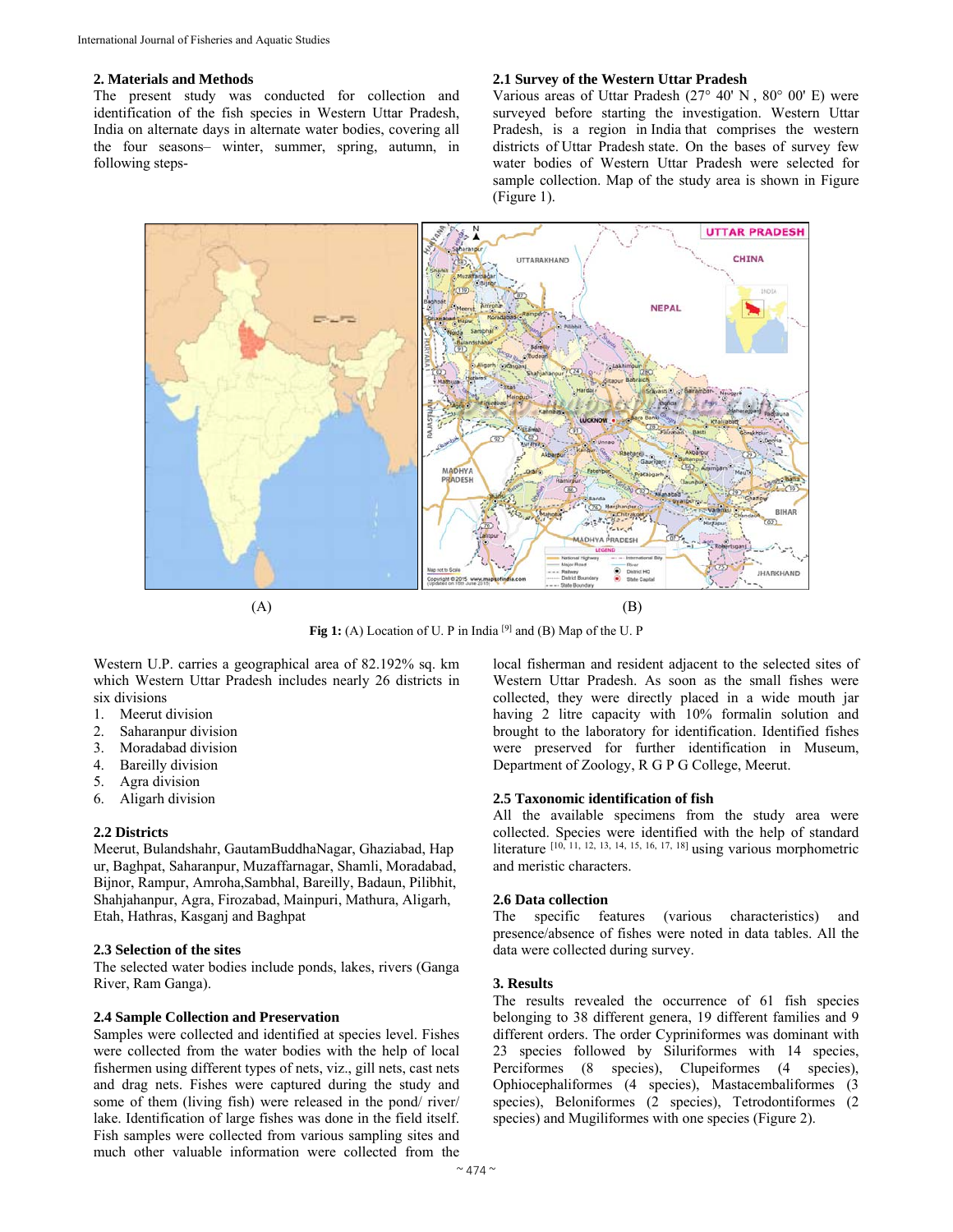

**Fig 2:** Total number of species occurrence of different orders in all selected sites.

Of all total number of species occurrence Cyprinids and Silurids found to be numerically abundant and also showed

high species richness (Table 1).

| S. No.          | <b>Common name</b> | Zoological name              | Family                             | Order              |
|-----------------|--------------------|------------------------------|------------------------------------|--------------------|
| 1               | Suhia              | Gudusia chapra               | Clupeidae                          | Clupeiformes       |
| $\overline{c}$  | Hilsa              | Hilsa ilisha                 | Clupeidae                          | Clupeiformes       |
| 3               | Moya               | Notopterus chitala           | Notopteridae                       | Clupeiformes       |
| $\overline{4}$  | Patra              | Notopterus notopterus        | Notopteridae                       | Clupeiformes       |
| 5               | Dhawai             | Amblypharyngodon mola        | Cyprinidae (Sub Family-Rasborinae) | Cypriniformes      |
| 6               | Jaya               | Aspidoparia jaya             | Cyprinidae (Sub Family-Rasborinae) | Cypriniformes      |
| 7               | Kenwachi/Harda     | Aspidoparia morar            | Cyprinidae (Sub Family-Rasborinae) | Cypriniformes      |
| 8               | Bhola              | <b>Barilus bendelisis</b>    | Cyprinidae (Sub Family-Rasborinae) | Cypriniformes      |
| 9               | Nayer              | Raimas bola                  | Cyprinidae (Sub Family-Rasborinae) | Cypriniformes      |
| 10              | Bhakur/ Catla      | Catla catla                  | Cyprinidae                         | Cypriniformes      |
| 11              | Nain               | Cirrhinus mrigala            | Cyprinidae                         | Cypriniformes      |
| 12              | Nain               | Cirrihinus reba              | Cyprinidae                         | Cypriniformes      |
| 13              | Patukari           | Devario devario              | Cyprinidae                         | Cypriniformes      |
| 14              | Dendua             | Esomus danricus              | Cyprinidae (Sub Family-Rasborinae) | Cypriniformes      |
| 15              | Thuthunahia Raia   | Labeo angra                  | Cyprinidae                         | Cypriniformes      |
| 16              | Karaunchar         | Labeo calbasu                | Cyprinidae                         | Cypriniformes      |
| 17              | Arangi             | Labeo dero                   | Cyprinidae                         | Cypriniformes      |
| 18              | Kursi and Bata     | Labeo gonius                 | Cyprinidae                         | Cypriniformes      |
| 19              | Rohu               | Labeo rohita                 | Cyprinidae                         | Cypriniformes      |
| 20              | Gurda              | Osteobrama cotio             | Cyprinidae                         | Cypriniformes      |
| 21              | Chalhawa           | Oxygaster bacaila            | Cyprinidae                         | Cypriniformes      |
| $\overline{22}$ | Sidhari            | Puntius chrysopterus         | Cyprinidae                         | Cypriniformes      |
| 23              | Sidhari/Darahii    | Puntius sarana               | Cyprinidae                         | Cypriniformes      |
| 24              | Darahii            | Puntius sophore              | Cyprinidae                         | Cypriniformes      |
| 25              | Darahii            | Puntius ticto                | Cyprinidae                         | Cypriniformes      |
| $\overline{26}$ | Dendua             | Rasbora daniconius           | Cyprinidae (Sub Family-Rasborinae) | Cypriniformes      |
| 27              | Mahaseer           | Tor tor                      | Cyprinidae                         | Cypriniformes      |
| 28              | Jalkapoar          | Ompok bimaculatus            | Siluridae                          | Siluriformes       |
| 29              | Sutahawa Tengra    | Wallago attu                 | Siluridae                          | Siluriformes       |
| 30              | Tengra             | Mystus bleekeri              | Bagridae                           | Siluriformes       |
| 31              | Tengra             | Mystus cavasius              | Bagridae                           | Siluriformes       |
| $\overline{32}$ | Tengra             | Mystus tengra                | Bagridae                           | Siluriformes       |
| 33              | Tengra             | Mystus vittatus              | Bagridae                           | Siluriformes       |
| $\overline{34}$ | Dariai Tengra      | Mystus aor                   | Bagridae                           | Siluriformes       |
| 35              | Tengra             | Mystus seenghala             | Bagridae                           | Siluriformes       |
| 36              | Hunna & Rita       | Rita rita                    | Bagridae                           | Siluriformes       |
| 37              | Gonch              | Bagarius bagarius            | Sisoridae                          | Siluriformes       |
| 38              | Baikari/Karahi     | Clupisoma garua              | Schilbeidae                        | Siluriformes       |
| 39              | Payas              | Pangasius pangasius upiensis | Schilbeidae                        | Siluriformes       |
| 40              | Singhi             | Heteropneustes fossilis      | Saccobranchidae                    | Siluriformes       |
| 41              | Mangur             | Clarias batrachus            | Clariidae                          | Siluriformes       |
| 42              | Kauwa              | Xenontodon cancila           | Belonidae                          | Beloniformes       |
| 43              | Kauwa ka Bachha    | Hemiramphus gorakhurensis    | Hemiramphidae                      | Beloniformes       |
| 44              | Hunra              | Rhinomugil corsula           | Mugilidae                          | Mugiliformes       |
| 45              | Chanaga            | Channa gachua                | Ophiocephalidae                    | Ophiocephaliformes |
| 46              | Sauli              | Channa marulius              | Ophiocephalidae                    | Ophiocephaliformes |

Table 1: Occurrence of all species in all survey sites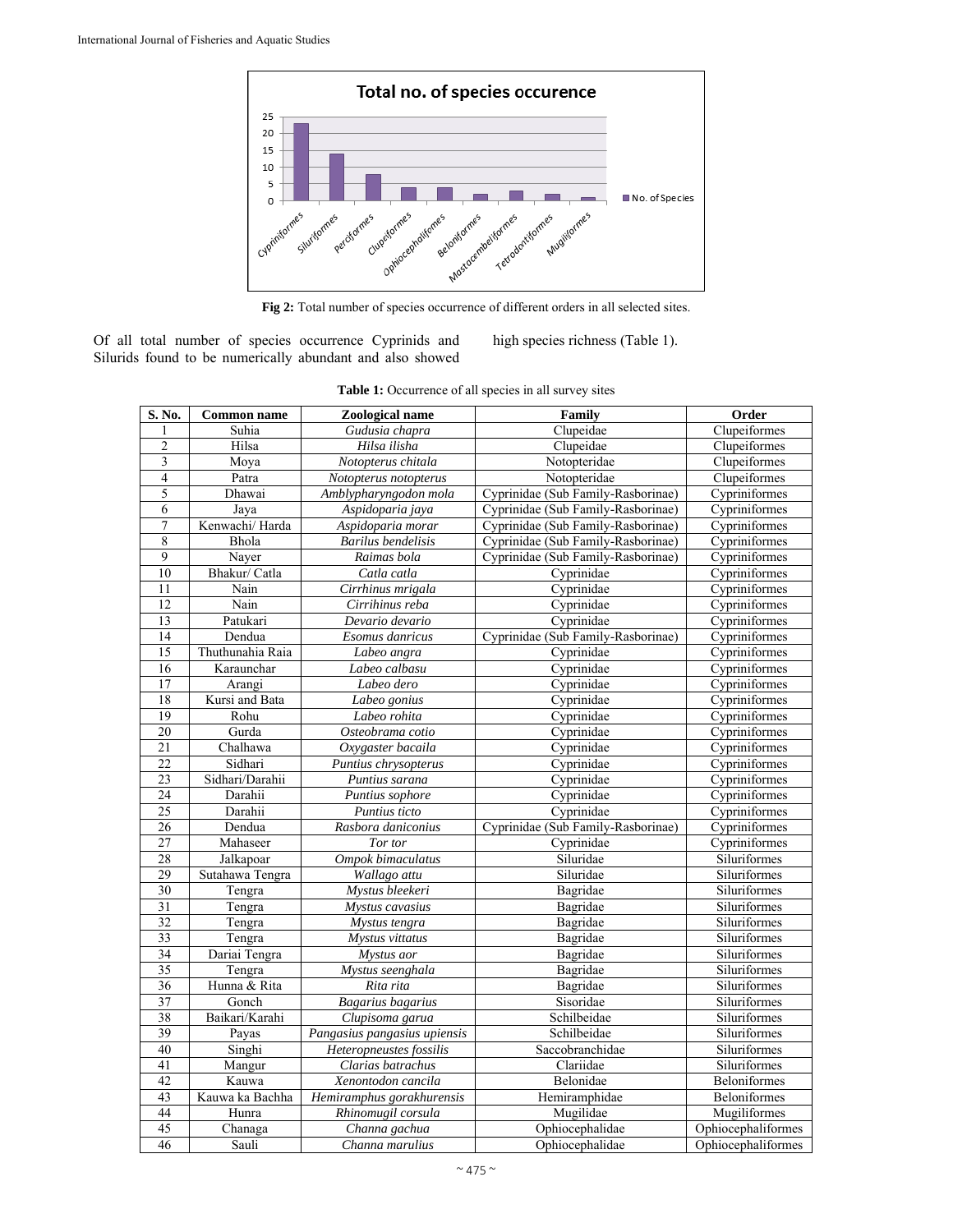| 47 | Girai          | Channa punctatus       | Ophiocephalidae | Ophiocephaliformes |
|----|----------------|------------------------|-----------------|--------------------|
| 48 | Saur           | Channa striatus        | Ophiocephalidae | Ophiocephaliformes |
| 49 | Chanari        | Chanda baculis         | Centropomidae   | Perciformes        |
| 50 | Chanari        | Chanda nama            | Centropomidae   | Perciformes        |
| 51 | Chanari        | Chanda ranga           | Centropomidae   | Perciformes        |
| 52 | Sumha          | <b>Badis</b> badis     | Nandidae        | Perciformes        |
| 53 | Dhebari        | Nandus nandus          | Nandidae        | Perciformes        |
| 54 | Kawai & Sumha  | Anabas testudineus     | Anabantidae     | Perciformes        |
| 55 | Khosti         | Colisa fasciatus       | Anabantidae     | Perciformes        |
| 56 | Bulla          | Glossogobius giuris    | Gobiidae        | Perciformes        |
| 57 | Matga & Pataya | Macrognathus aculeatus | Mastacembelidae | Mastacembaliformes |
| 58 | Baam           | Mastacembelus armatus  | Mastacembelidae | Mastacembaliformes |
| 59 | Matga & Pataya | Mastacembelus pancalus | Mastacembelidae | Mastacembaliformes |
| 60 | Galphulani     | Tetradon cutcutia      | Tetrodontidae   | Tetrodontiformes   |
| 61 | Machharia      | Tetradon fluviatilis   | Tetrodontidae   | Tetrodontiformes   |

The observation also revealed that some of the species were restricted in distribution. The most abundant species were *Catla catla, Labeo rohita* and *Channa* sps*.* and these species are also cultured on a large scale.

Of all these 61 species were found in water bodies the percentage composition of total number of species 38% of Cypriniformes followed by Siluriformes with 23% species, Perciformes (13%species), Clupeiformes (6% species) Ophiocephalifomes (7% species), Mastacembaliformes (5% species), Beloniformes (3% species), Tetrodontiformes (3 %species) and Mugiliformes with 2% species composition (figure 3).



**Fig 3:** Total percentage occurrence of different orders of Fishes.

The dominant sequence is as follows:

Cypriniformes >Siluriformes >Perciformes > Clupeiformes > Ophiocephalifomes > Mastacembaliformes > Beloniformes > Tetrodontiformes >Mugiliformes

Ichthyofaunal diversity comprised of 19 families namely Clupeidae (2species), Notopteridae (2species), Cyprinidae (23species), Siluridae (2species), Bagridae (7species), Sisoridae (1 species), Schilbeidae (2species), Saccobranchidae (1species), Clariidae (1species), Belonidae (1species), Hemiramphidae (1species), Mugilidae (1species), Ophiocephalidae (4 species), Centropomidae (3species), Nandidae (2 species), Anabantidae (2 species), Gobiidae (1species), Mastacembelidae (3species), Tetrodontidae (2species).



**Fig 4:** Total number of families found during the study.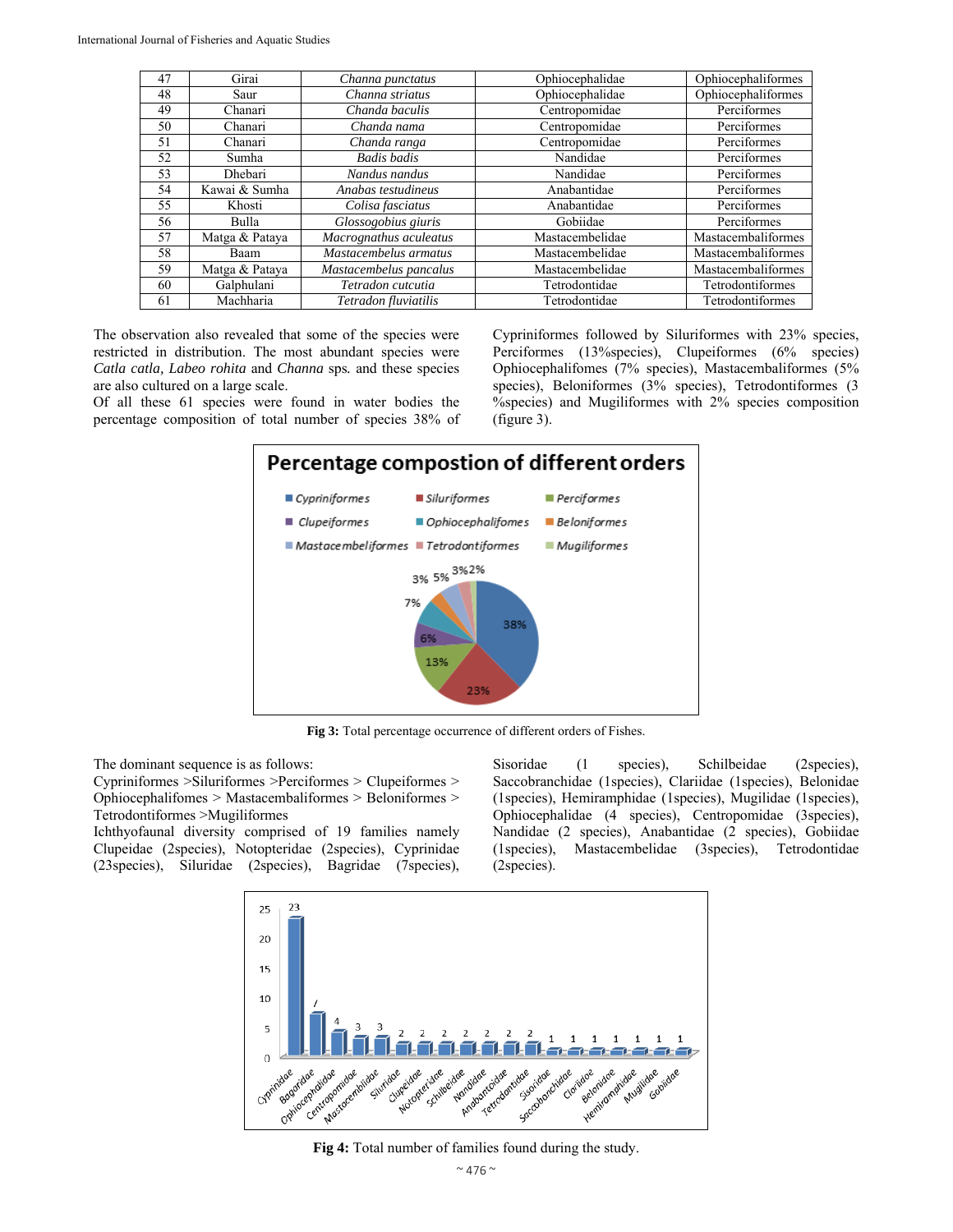The highest number of these species was occurred during their breeding season *e.g., Mystus seenghala* breeds in river and pond from April to July. *Clarias batrachus* was cultured from April to June. It is considered to be a delicious fish so it is in great demand. The highest diversity of genus *Mystus* of family Bagridae was noted. The study reveals that the most abundant genus was *Mystus* with 6 species. Figure 5 showed the abundance of different genera. The study also revealed that one species of genus *Catla, Puntius, Wallago, Heteropneustes, Clarias*, *Chanda, Colisa* two of *Cirrhinus*  and *Labeo,* five of *Mystus* and four of *Channa* were found. All of these species were noted in different ponds. The observation revealed that *Catla catla, Cirrhinus mrigala,* 

*Cirrhinus reba, Labeo rohita, Mystus vittatus, Mystus seenghala, Heteropneustes fossilis, Channa marulius,* and *Channa punctatus* were present in all selected study area. These fishes were frequently found in the survey area and their presence was also noted during the survey. These species were cultured at the large scale for the purpose of commercial fish production. Whereas *Labeo calbasu, Puntius sophore, Mystus bleekeri, Mystus aor* and *Colisa fasciatus* were only found in few areas and *Wallago attu, Clarias batrachus*, were found in ponds *Mystus cavasius* was only found in Ganga River and *Channa striatus*, *Channa gachua* and *Chanda baculis* was only found in Ganga River and Ponds.



**Fig 5:** Abundance of different genus.

# **4. Discussion**

The present results revealed the occurrence of 61 fish species belonging to 38 different genera, 19 different families and 9 different orders. 20 fish species belonging to 11 genera, 8 different families of 4 different orders were recorded from various water resources of the Mawana [8]. The identified fishes were important because of their economic importance and consumer demand in Indian psiciculture. Sakhare [19] reported 23 species belonging to 7 orders from Jawalgon reservoir Solapur district Maharashtra. Khedkar and Gynanath [20] have reported 37 species from Issapur dam in district Yavatmal where Cyprinidae family was dominant with 20 species. Battul *et al.*, <sup>[21]</sup> have reported 18 species from Ekruckh lake Solapur district. Shinde [22] observed 11 species under 10 genera under the Cyprinidae family from Harsul Savangi dam in the district Aurangabad (Maharashtra). Ubarhande *et al*, <sup>[23]</sup> have reported 27 species belonging to 11 families where Cyprinidae family was dominant with 13 species from Ambadi dam in the district of Aurangabad (Maharashtra). Kumar *et al.,* [24] reported 33 fish species belonging to 6 different orders and 14 families. Out of the total 33 species recorded from Shershah Suri pond, 14 species belonged to family Cyprinidae, 3 species each to Bagridae and Channidae, 2 species each to Siluridae and Paleomonidae, and 1species each to Notopteridae, Clariidae, Heteropneustidae, Cobitidae, Nandidae, Belonidae,

Tetradontidae, Anabantidae and Mastacembelidae from Bihar. Xavier Innocent <sup>[25]</sup> investigated 18 fish species belonging to 14 genera and 8 families in the Suthamalli pond. Cyprinids which constitute major and minor carps were found to be numerically abundant and also showed high species richness. Singh <sup>[26]</sup> reported 28 species belonging to 14 families from Suthamali pond, Siwan Bihar. Nagma and Khan [27] reported 36 species belonging to 6 order, 11 families and 23 genera from Bijnor district of Western Uttar Pradesh.

# **5. Conclusion**

The aim of this investigation was to identify fish species in the study area and also document these species. Based on the present study, it may be concluded that the rivers and ponds of the region hosts a number of fish species. However, the fish fauna in Western U.P. is at risk due to several anthropogenic activities like deforestation, overfishing, sand mining, recreational activities and organic and inorganic pollution. In the present study, it was observed that anthropogenic activity altering the fine tune of the river ecosystem and established as a major cause of habitat alteration and fish stock depletion and thus many of the species were rare. To this all concerned conservationists, government and non governmental agencies have a major role to play in creating public awareness and support for the conservation mechanisms for the fish species.